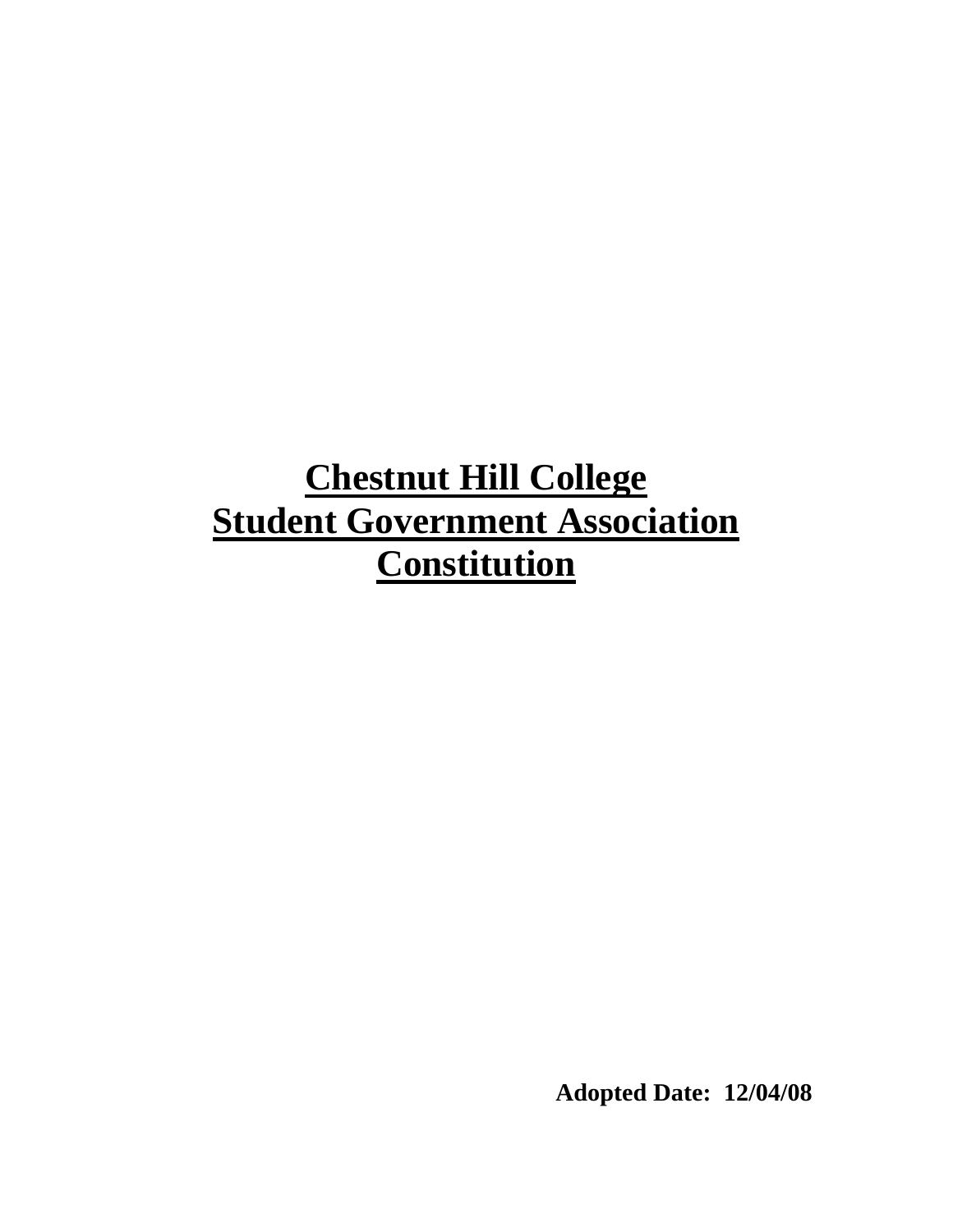#### **STUDENT GOVERNMENT ASSOCIATION CONSTITUTION**

#### **ARTICLE I**

#### Name

The name of this organization will be the Student Government Association of Chestnut Hill College, hereafter The College. The President, Executive Vice President, Vice President of Communications, Vice President of Community Service, Vice President of Student Life, and Vice President of Financial Affairs of this association will be named the Executive Board. The Class Presidents and Vice Presidents will be named the Class Officers. The Student Government Association, hereafter SGA, is composed of the Executive Board and Class Officers.

#### **ARTICLE II**

#### Mission

The SGA commits itself to representing actively the student body. SGA strives to serve the school community with dedication, loyalty, responsibility, and to lead with equality. Moreover, by preserving the tradition of the College, SGA will encourage appreciation and awareness for the College and the world at large.

#### **ARTICLE III**

#### Membership

All registered, undergraduate, full time students of the College are represented by SGA. The Executive Board and Class Officers must maintain a 2.5 GPA and be in good disciplinary standing to be elected and remain in office. Whoever is elected must be a role model for all students at the College and represent the student body. They must also attend every meeting unless excused by the President of SGA or the advisor. Failure to attend will result in consequences at the discretion of the President of SGA up to and including removal from office.

#### **ARTICLE IV**

#### Responsibility

**Section 1**. SGA deals with any and all issues pertaining to the student body of the College. Academic and overall campus issues brought to the attention of SGA will be taken into consideration and addressed under the supervision of the College administration.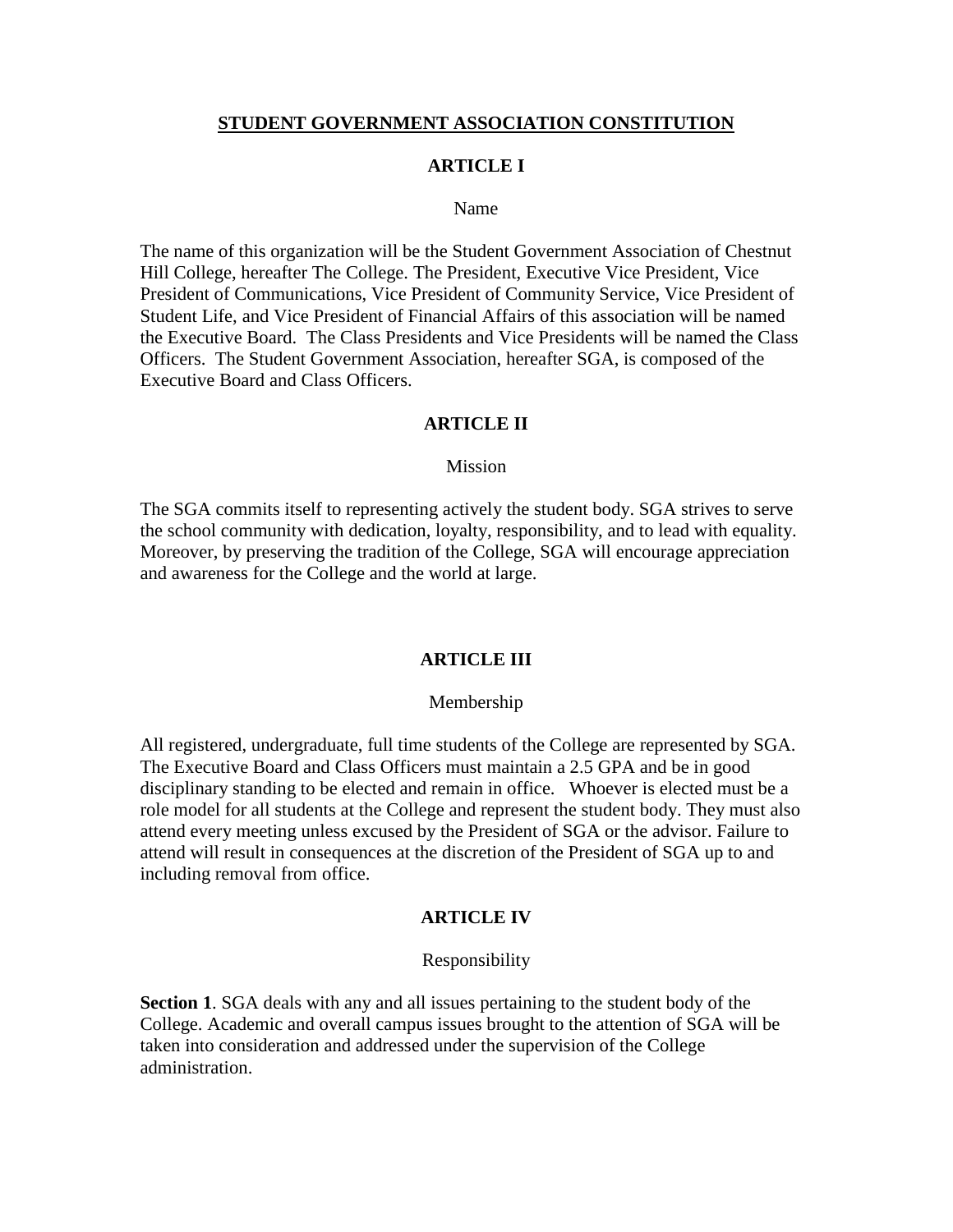**Section 2.** SGA will exercise the legislative responsibility granted by the College.

A. All concerns regarding the student body of the College will be heard and addressed within SGA and brought to the attention of the necessary College officials.

**Section 3.** All elected officials of SGA will exercise, not exploit, their responsibility given by the students and the College under the guidelines of the SGA Constitution.

- A. The Executive Board and Class Officers have the right to suggest changes within SGA and all suggestions should be taken seriously.
- B. All decisions voted on by the Executive Board have the right to be overturned by a ¾ vote of the Class Officers.
- C. SGA should hold at least one forum per semester to hear the concerns of the student body.
	- 1. Class Officers should hold at least ONE class meeting per semester to address the specific concerns of the class.

# **ARTICLE VI**

## Executive Board

**Section 1**. The Executive Board shall be elected by members of the student body in accordance with the procedures set forth in the constitution.

**Section 2:** It shall be the duty of the Executive Board to:

- A. Represent student opinion through appropriate channels.
- B. Form and oversee committees to address issues that arise during the academic year.
- C. Reach a majority vote when dealing with the expenditure of funds for the organization.
- D. Attend a working lunch per semester with the President and Vice Presidents of the College.
- E. Prepare findings and research a topic of interest for the working lunch.
- F. Supervise and approve of the SGA Election schedule (there may be members who cannot supervise elections because they are running for re-election).
- G. Uphold the SGA constitution to his or her ability.

**Section 3:** The Executive Board shall meet as needed when the College is in session.

A. The Executive Board should meet every week with the Class Officers.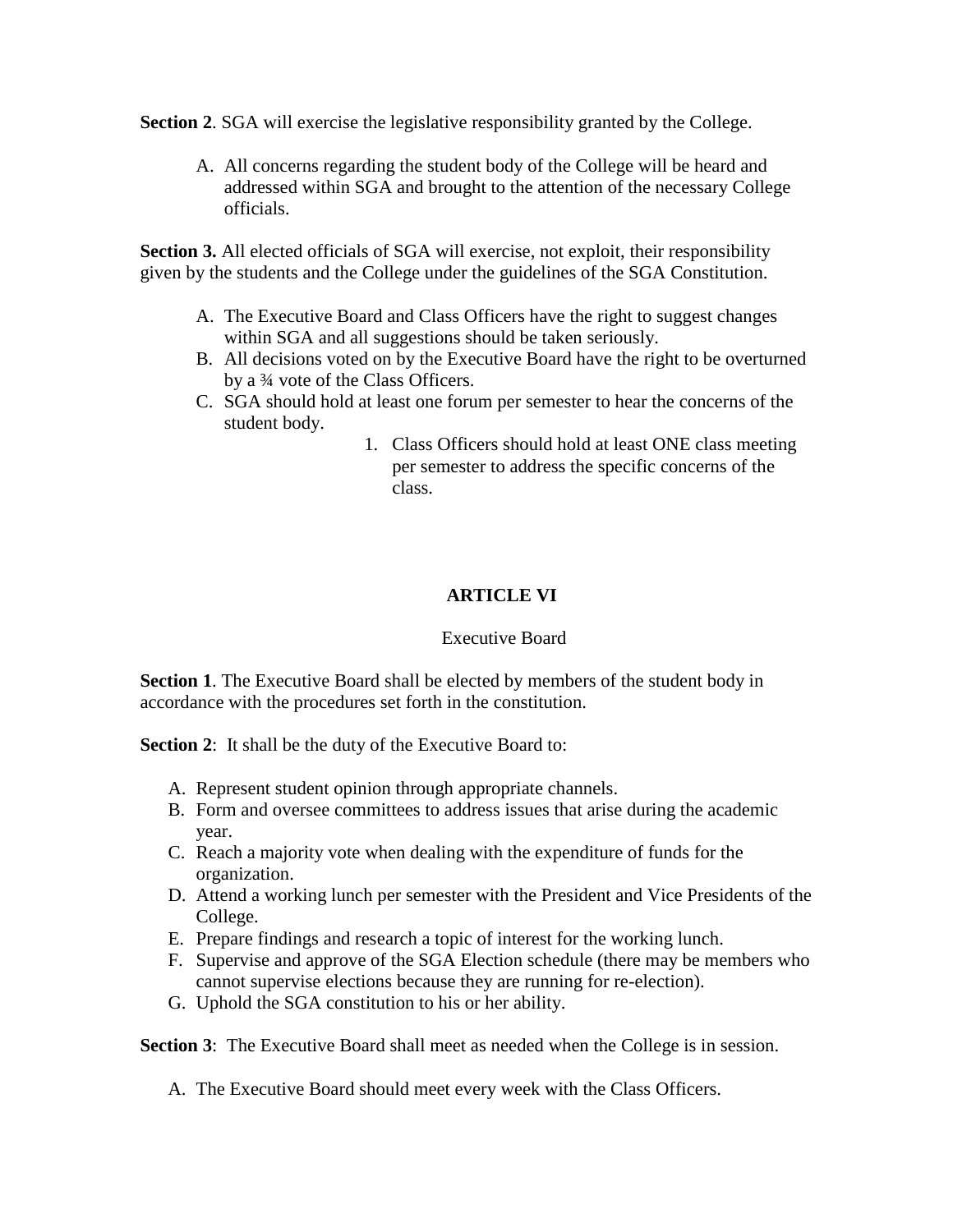- B. Four of the seven Executive Board members must be present to conduct business and make decisions.
- C. Executive Board meetings are closed and confidential.

# **ARTICLE VII**

## Executive Board Members' Duties of SGA

**Section 1**. It shall be the duty of the SGA President to:

- A. Oversee the workings of the SGA.
- B. Call and preside at meetings of the SGA.
- C. See that the necessary committees are set up.
- D. See that all student elections are carried out efficiently and according to the procedures of the constitution.
- E. Work for greater communication between SGA, the administration, the faculty, and the students.
- F. Speak on behalf of the student body at special events, including but not limited to Fall Convocation, SGA Induction, and the SSJ Appreciation Luncheon.
- G. Have a written agenda for each SGA meeting.
- H. Send reminder and follow-up emails after each meeting.
- I. Set up weekly meetings with Vice President for Student Life and SGA advisor.
- J. Prepare semester calendar of events and important dates for the board.
- K. Brief the incoming President.
- L. Assist in the appointment of students who meet the necessary requirements to fill vacant seats on SGA (after Spring and Fall elections).
- M. Call special meetings of the Executive Board when necessary.
- N. Schedule a working lunch with the President and Vice Presidents of the College once a semester.
- O. Maintain a binder to be passed down to the future Presidents.
- P. Oversee that all duties of SGA are completed.

**Section 2**. It shall be the duty of the Executive SGA Vice President to:

- A. Assume the duties of the President in his/her absence and/or the office of the President in the event it is vacated.
- B. Act as a liaison between all campus organizations, the Executive Board, and Class Officers.
- C. Work with the organizations in conjunction with the SGA Advisor to organize and run General Assembly Meetings by providing leadership skills, team building, and fundraising techniques.
- D. Organize the General Assembly Meetings to be held every two weeks.
- E. Assist in coordinating events occurring on campus such as Griffin Week, Spirit Week, and Founder's Day.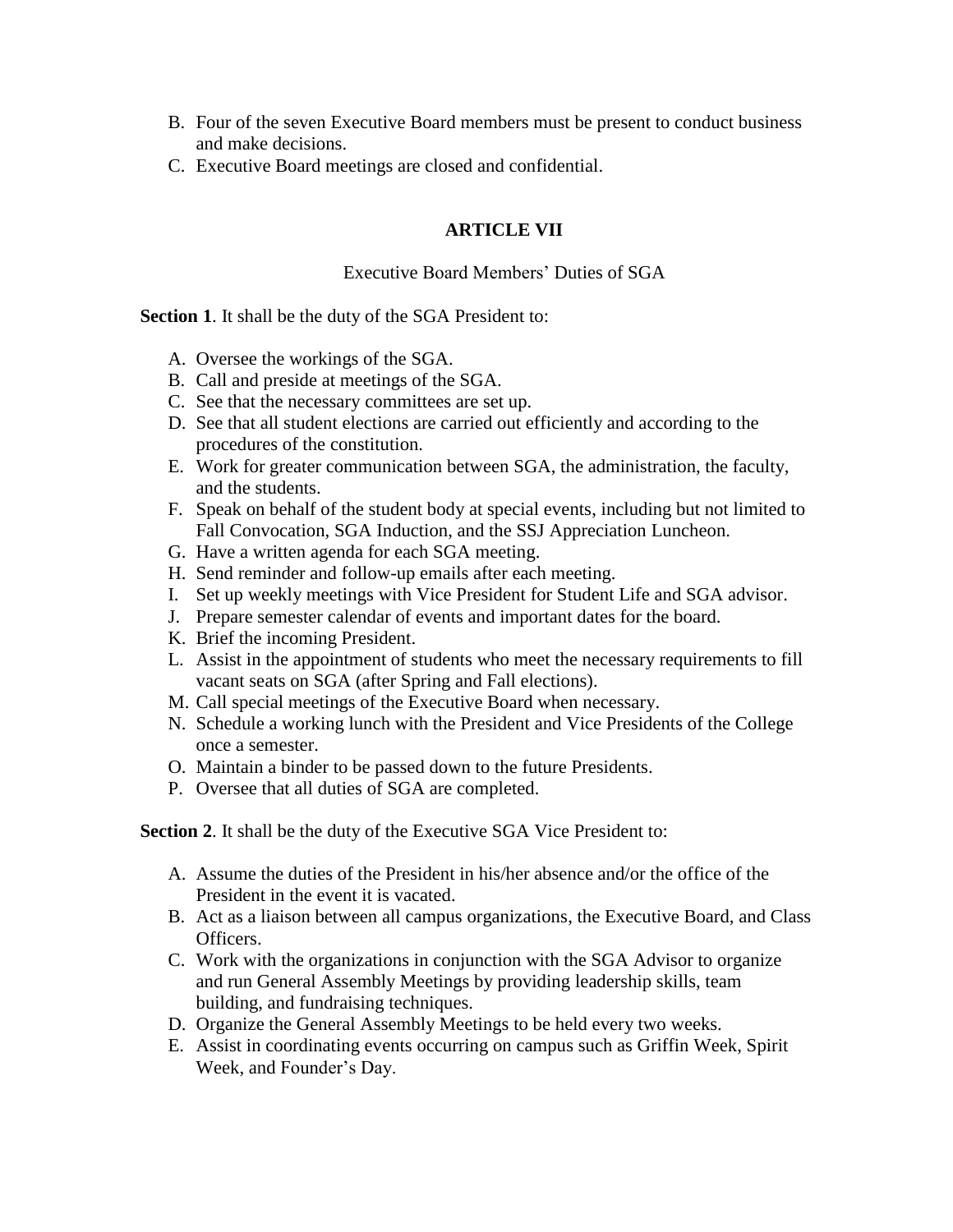- F. Maintain contact with local colleges, especially SEPCHE schools, and coordinate a luncheon/conference with the SEPCHE schools at the end of the Spring Semester.
- G. Coordinate the Club Forum at the beginning of the Fall Semester and a student organization update at the beginning of the Spring Semester.
- H. Be responsible for collecting and reporting evaluations for SGA programs including success/failure, turnout, and follow up information.
- I. Maintain a binder to be handed to future Executive Vice Presidents.

**Section 3**. It shall be the duty of the SGA Vice President of Academic Affairs to:

- A. Chair the Academic Affairs Committee at bi-monthly meetings.
- B. Consult with the Dean of the School of Undergraduate Studies on questions based on students' concerns.
- C. Be a part of the Greater Expectations Committee.
- D. Report at each meeting the activities of the committee.
- E. Hold at least one student/faculty event per semester.
- F. Hold student forums as needed.
- G. Maintain a binder to be handed to future Vice Presidents of Academic Affairs.

**Section 4**. It shall be the duty of the SGA Vice President of Student Life to:

- A. Chair the Student Life Committee at bi-monthly meetings.
- B. Work with and hold meetings with the Student Activities Office.
- C. Report at each meeting the above activities to SGA.
- D. Hold Commuter Events and forums as needed.
- E. Act as a liaison between the Chestnut Hill Activities Team, hereafter known as CHAT.
- F. Develop and analyze surveys dealing with the student concerns.
- G. Maintain a binder to be handed to future Vice Presidents of Student Life.

**Section 5**: It shall be the duty of the SGA Vice President of Financial Affairs to:

- A. Be responsible for maintaining a budget for SGA for the academic year.
- B. Consult with the SGA Advisor to ensure accuracy of budgets for SGA, each class, and clubs.
- C. Manage club budgets as determined by Executive Board vote based on club budget request (see section on Clubs).
- D. Fill out reimbursement requests for approved expenditures of SGA and the clubs, based on budget availability.
- E. Keep accurate records of all financial transactions of SGA, through use of spreadsheets and receipt photocopies.
- F. Oversee and assist in coordinating all fundraising done by the SGA.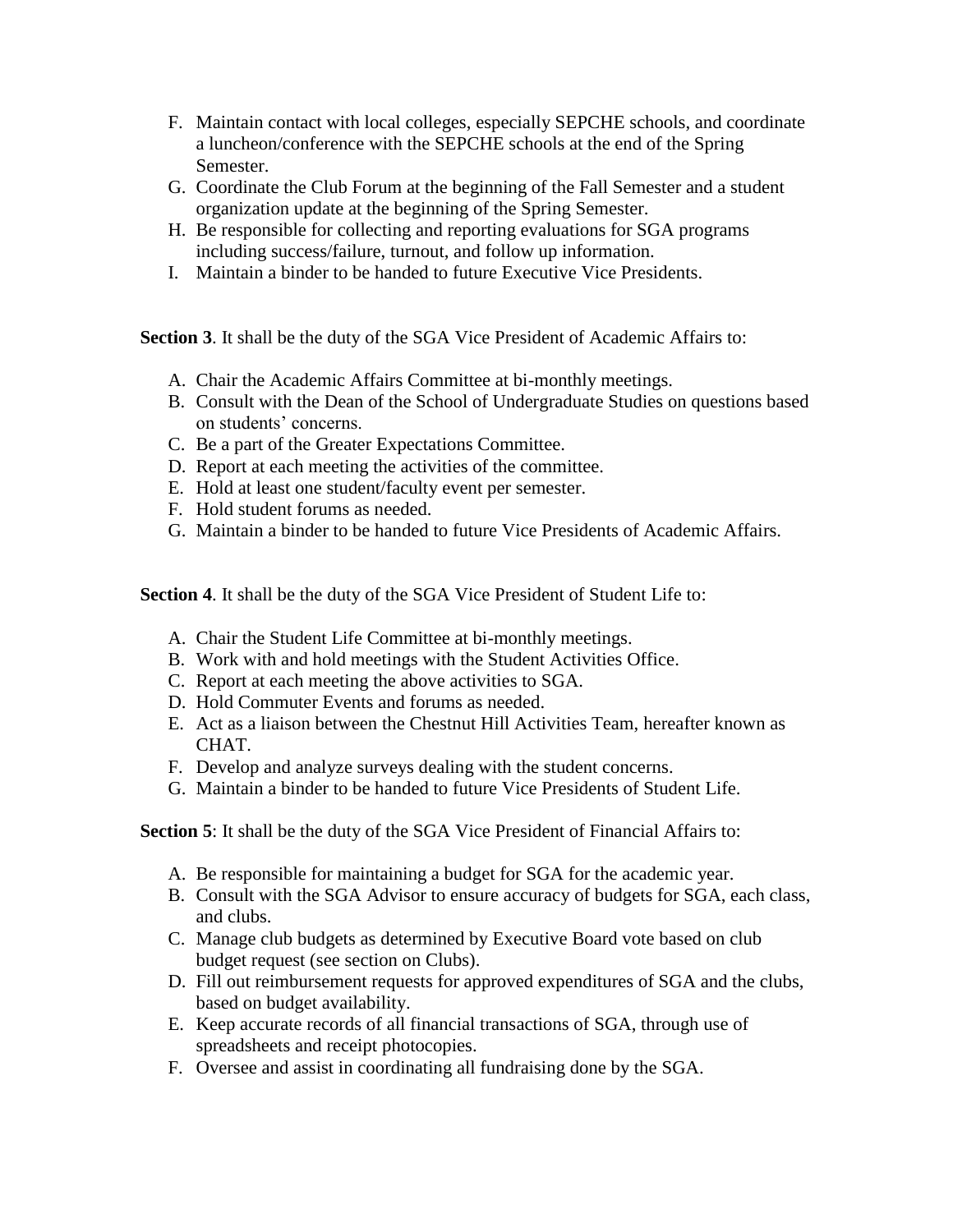- G. Report at each meeting the above activities to the SGA and report to clubs their available budget at GAM meetings. Also, clubs will be sent updates on their budget every two weeks.
- H. Maintain a binder to be handed to future Vice Presidents of Financial Affairs.

**Section 6.** It shall be the duty of the SGA Vice President of Community Service to:

- A. Offer community service opportunities to the student body.
- B. Consult with the Campus Ministry Office for collaboration.
- C. Assist Class Officers with their biannual community service projects.
- D. Hold meetings (as needed) with the Community Service Committee.
- E. Report at each meeting the above activities to the SGA.
- F. Maintain a binder to be handed to the future Vice Presidents of Community Service.

**Section 7.** It shall be the duty of the SGA Vice President of Communications to:

- A. Take attendance of all SGA meetings.
- B. Take minutes of the meetings and distribute them to the members of SGA and the Advisor.
- C. Prepare the petitions and ballots for each election.
- D. Record the results of each student election and advertise the winners.
- E. Act as the liaison between the College's media sources (TV Club, The Griffin, etc.).
- F. Create and distribute the CHC weekly each week no later than 12 Noon on Mondays.
- G. Maintain a binder to be handed to future Vice Presidents of Communications.

# **ARTICLE VIII**

# Class Officer Duties of SGA

**Section 2.** It shall be the duty of the Senior Class President to:

- A. Organize one class meeting per semester, in order to receive input as well as inform fellow classmates.
- B. Build a relationship with the Alumni office for post graduation responsibilities.
- C. Organize one community service project or fundraiser for a non-profit organization per academic year.
- D. Coordinate Anti Racism and Discrimination Week.
- E. Assist Career Services with planning of Backpack to Briefcase Month.
- F. Organize at least one class fundraiser per semester.
- G. Organize two senior social events prior to commencement.
- H. Use main hallway of Fournier Hall as Christmas Decorating location.
- I. Maintain a binder to be handed to the future Senior Class Presidents.
- J. Other duties as assigned by SGA.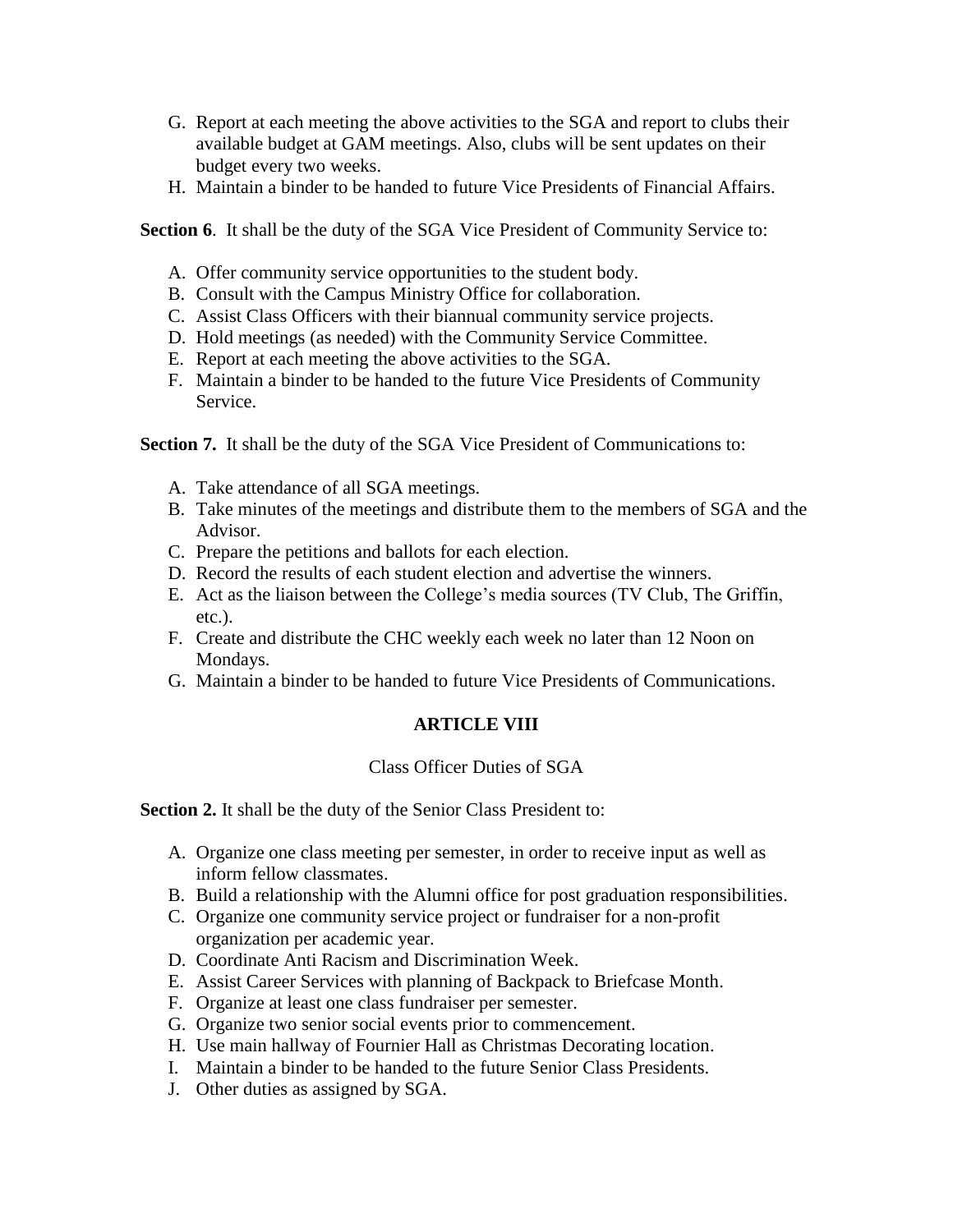**Section 3.** It shall be the duty of the Junior Class President to:

- A. Organize one class meeting per semester, in order to receive input as well as inform fellow classmates.
- B. Organize at least one community service project or fundraising initiative for a non-profiting organization per semester.
- C. Coordinate Alcohol Awareness Week in conjunction with the College.
- D. Organize at least one class fundraiser per semester.
- E. Coordinate and Chair the committee for the Senior Farewell Dinner.
- F. Request the information binder that contains all of the needed information to plan for the Senior Farewell Dinner.
- G. Use the Rotunda as the Junior Class' Christmas decorating night location.
- H. Maintain a binder to be handed to future Junior Class Presidents.
- I. Other duties as assigned by SGA.

**Section 4**. It shall be the duty of the Sophomore Class President to:

A. Organize one class meeting per semester, in order to receive input as well as inform fellow classmates.

 B. Organize at least one community service project or fundraising initiative for a non-profit organization per semester.

C. Organize at least one class fundraiser per semester.

D. Plan and organize the Winter Formal Dance.

E. Work closely with the Junior class officers in order to plan the Senior Dinner.

F. Use the outside of Fournier Hall, the Library and Piazza for Christmas Decorating Night.

G. Maintain a binder to be handed to future Sophomore Class Presidents.

H. Other duties as assigned by SGA.

**Section 5.** It shall be the duty of the First Year Class President to:

- A. Organize one class meeting per semester, in order to receive input as well as inform fellow classmates.
- B. Establish a working relationship with College officials to better familiarize students with the rules and regulations of the College.
- C. Organize at least one class fundraiser per semester.
- D. Arrange at least one community service project or fundraising initiative for a non-profit organization per semester.
- E. Organize and orchestrate the decorating of the cafeteria for Christmas Decorating Night.
- F. Assist the Junior Class in organizing Senior Dinner.
- G. Maintain a binder to be handed to future First Year Class Presidents.
- H. Other duties as assigned by SGA.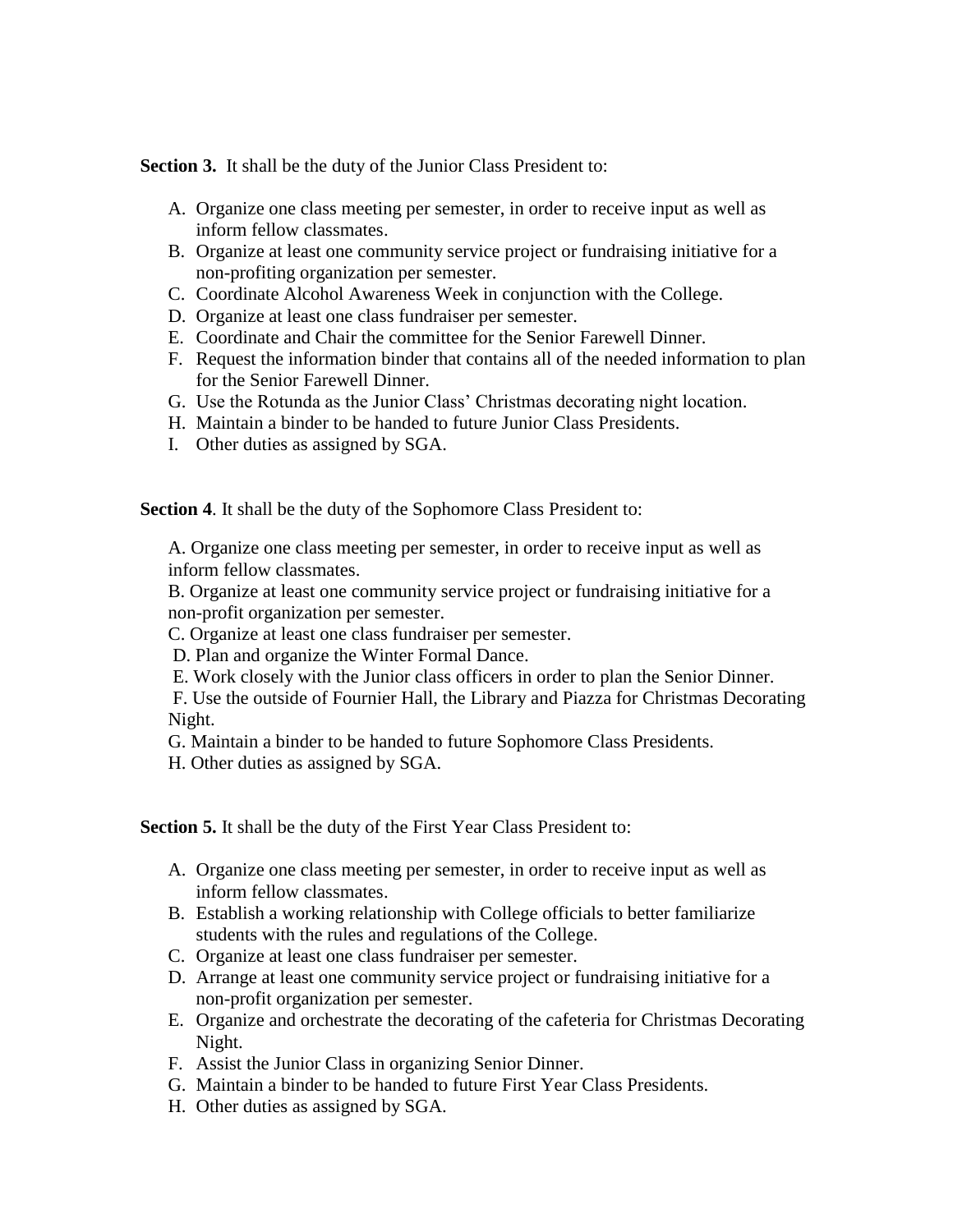**Section 6.** It shall be the duty of the Class Vice President(s) to:

- A. Be responsible for class budgets, fundraising, and consulting with the Vice President of Financial Affairs.
- B. Hold class meetings in conjunction with the Class President acting as vice-chair.
- C. Take over the role of the president if current president is resigned/ removed.
- D. Represent the class by voicing opinions and concerns discussed at class meetings.
- E. Assist the Class President with any of his/her duties in any capacity.
- F. Maintain a binder to be handed to future Class Vice Presidents.
- G. Other duties as assigned by SGA.

# **Article IX**

## Elections

**Section 1.** The elections for SGA shall take place over a two-week period before the week of final examinations of the spring semester. The Executive Board and Class Officers shall serve for one academic year.

- A. In order to run for SGA President, the candidate must have one year of experience on the Executive Board.
- B. No prior experience is necessary to run for any other position.
- C. President and Executive Vice President must be elected to their position.
- D. If positions are left vacant after the Spring and Fall elections have taken place, the President may appoint students to these vacancies if candidates meet the requirements.

**Section 2.** All students who are enrolled in the college for the upcoming year are eligible to vote in the Executive Board and Class Officer elections. No graduating seniors can sign petitions or vote in the undergraduate SGA Elections for the following year.

**Section 3.** First Year Student Class elections for Class Officers shall be held in the first two weeks of the new academic school year.

**Section 4.** Nominations for all SGA positions shall take place through self-nomination.

- A. Nominations of the Executive Board shall require 175 signatures of students who are eligible to vote. The petition, along with a picture of the candidate and the signature of the person currently holding the position, are to be turned in by 3pm of the stated day.
- B. Nominations for Class Officers shall require 75 signatures of students who are eligible to vote in their class only. The petition, along with a picture of the candidate and the signature of the person currently holding the position, are to be turned in by 3pm of the stated day.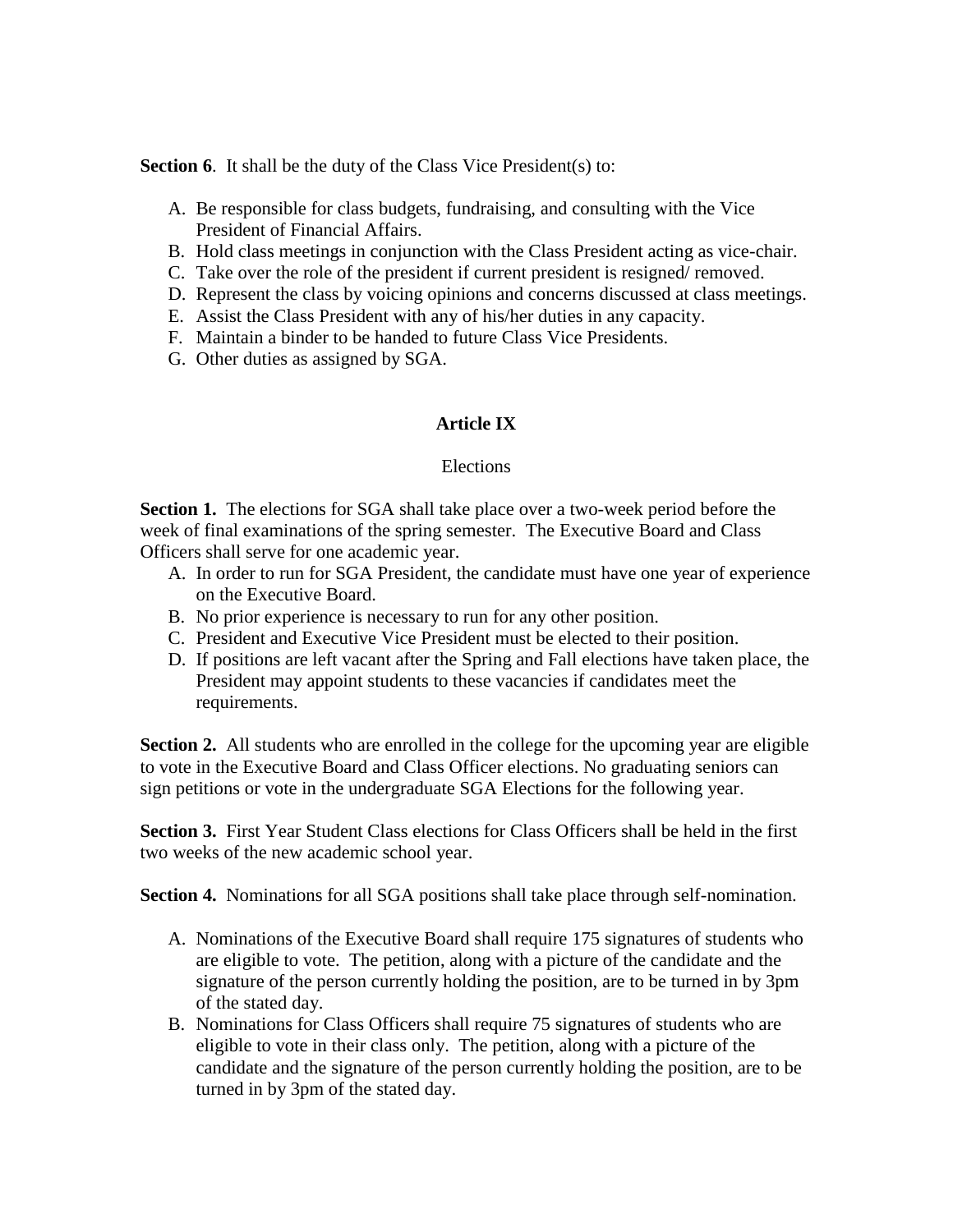- C. Executive Board members shall appoint members to their respective committees rather than holding committee elections.
- D. Campaigning for the elections is permitted, except where the actual voting takes place.

**Section 6.** All nominations shall be posted at least three days before the scheduled elections.

> A. Each Nominee is required to read the description of position, meet one on one with the person who currently holds that position, obtain the his/her signature, and sign a copy of duties of the desired position before the elections take place.

**Section 7.** The Candidate's Forum shall be held within a few days prior to elections. Each person running for a position is to give a short speech as to why they would like to be elected.

**Section 8.** The order of the listing of the candidates on the ballot shall be determined by alphabetical order.

**Section 9.** In order for a candidate to be elected to the position, they must receive a simple majority of the vote.

**Section 10.** SGA Elections shall be run by the following guidelines:

- A. The days and times that the voting will take place must be posted in accordance with posting guidelines in the Student Handbook.
- B. Only current SGA members not seeking office may be involved in the election process.
- C. Those SGA members that participate must:
	- 1. Remain objective.
	- 2. Be responsible for registering each student voting.
	- 3. Make sure that each student casts only one vote.
- D. Votes will not be counted until the polls are shut down for the day.
- E. Votes will be counted only by the officers of the SGA not running for reelection.
- F. All the election results must be recorded and given to the SGA President and the Vice President for Student Life.
- G. All ballots cast during election process must be kept for at least ten business days in case of an appeal.
- H. All interpretations and questions will be determined by the SGA Advisor.

**Section 11.** Between the nominating period and the election week, nominees will be given the opportunity to meet the current officers and meet with SGA.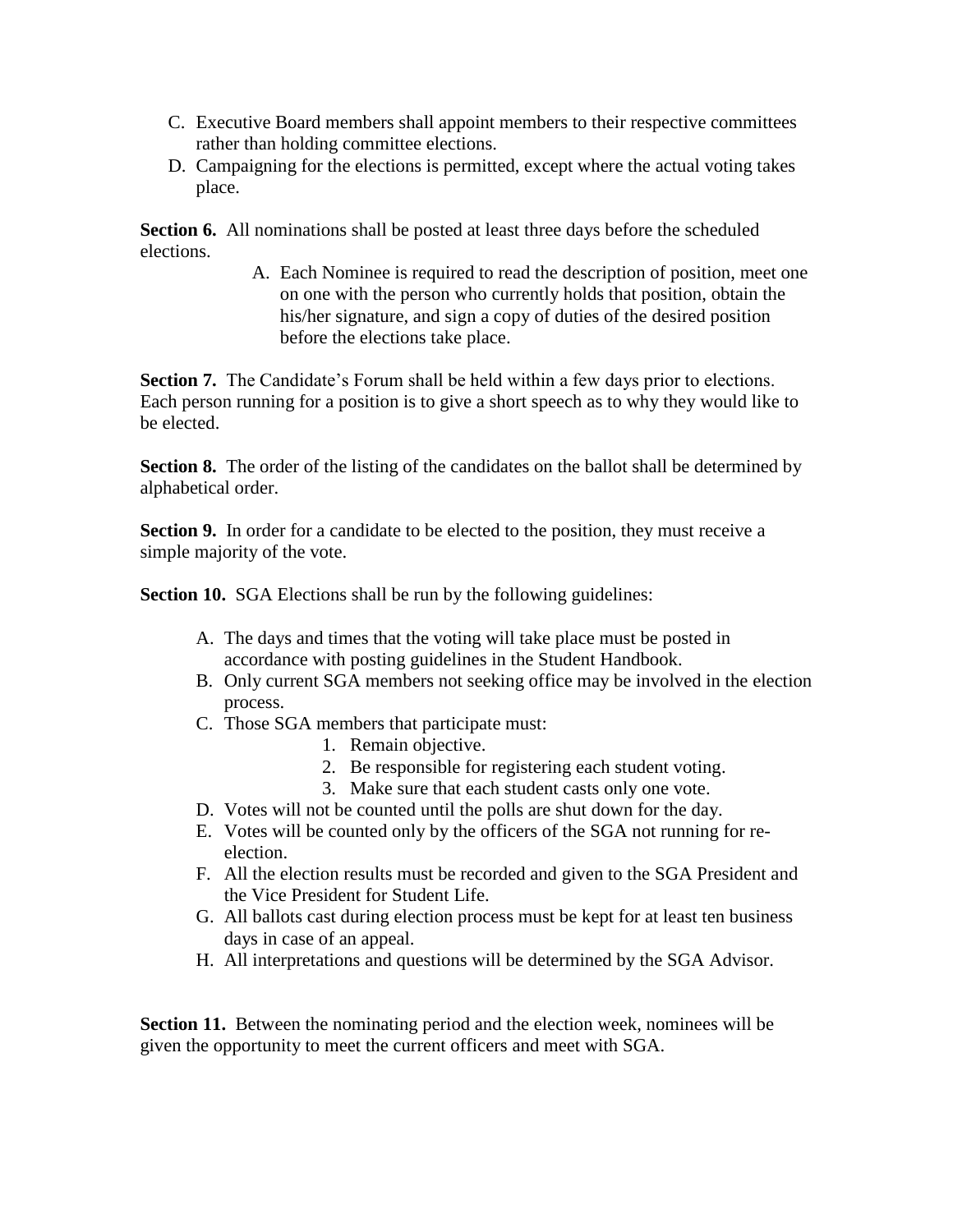**Section 12.** To be eligible to run for SGA, a student must have a 2.5 GPA and be in good disciplinary standing with the College.

# **ARTICLE X**

Resignations, Removals, and Vacancies

**Section 1.** Resignations from any position shall be presented in writing to the SGA. This resignation shall include the reasons for resignation and may include names of possible candidates who the resigning member believes would be sufficient to fill the position.

**Section 2.** Any member of the SGA may be removed (with cause) by a 2/3 majority vote of the Executive Board after a discussion between all parties. Actions for dismissal include, but are not limited to, failure to: attend meetings, complete assigned tasks, attend sponsored events, complete SGA office hours, and serious violations of College policy. Also, attending SGA functions under the influence of any controlled substances is prohibited.

**Section 3.** The removal of a member of SGA from office may be appealed within ten days of the Executive Board vote. The appeal must be given to the President of SGA during that time period. A 2/3 vote of all the members of SGA (Executive Board and Class Officers) is necessary to overturn a removal from office. Reasons for the appeal shall be submitted in writing by the removed member to the voting members of SGA for review.

**Section 4.** In case of a vacancy of any elected office of SGA, the duties of that vacant position will be fulfilled by the Executive Board. If still vacant, the position will be appointed by the President of the SGA, with consultation of the Executive Board and Class Officers. Names presented for the fulfillment of vacant positions shall be considered and the candidates will be briefed on the duties of the position. Once approved as per Constitution guidelines and the Student Government Advisor, those names shall be voted via secret ballot.

# **ARTICLE XI**

## **Organizations**

**Section 1.** All organizations are required to fill out a Club Packet, which includes forms such as budget request, advisor information, and member information.

**Section 2.** Every organization on campus is required to hold one event per semester, and the advisor or a staff representative must be at every event.

**Section 3.** Proper paperwork must be filled out to have an event occur, such as event approval forms and event evaluation forms.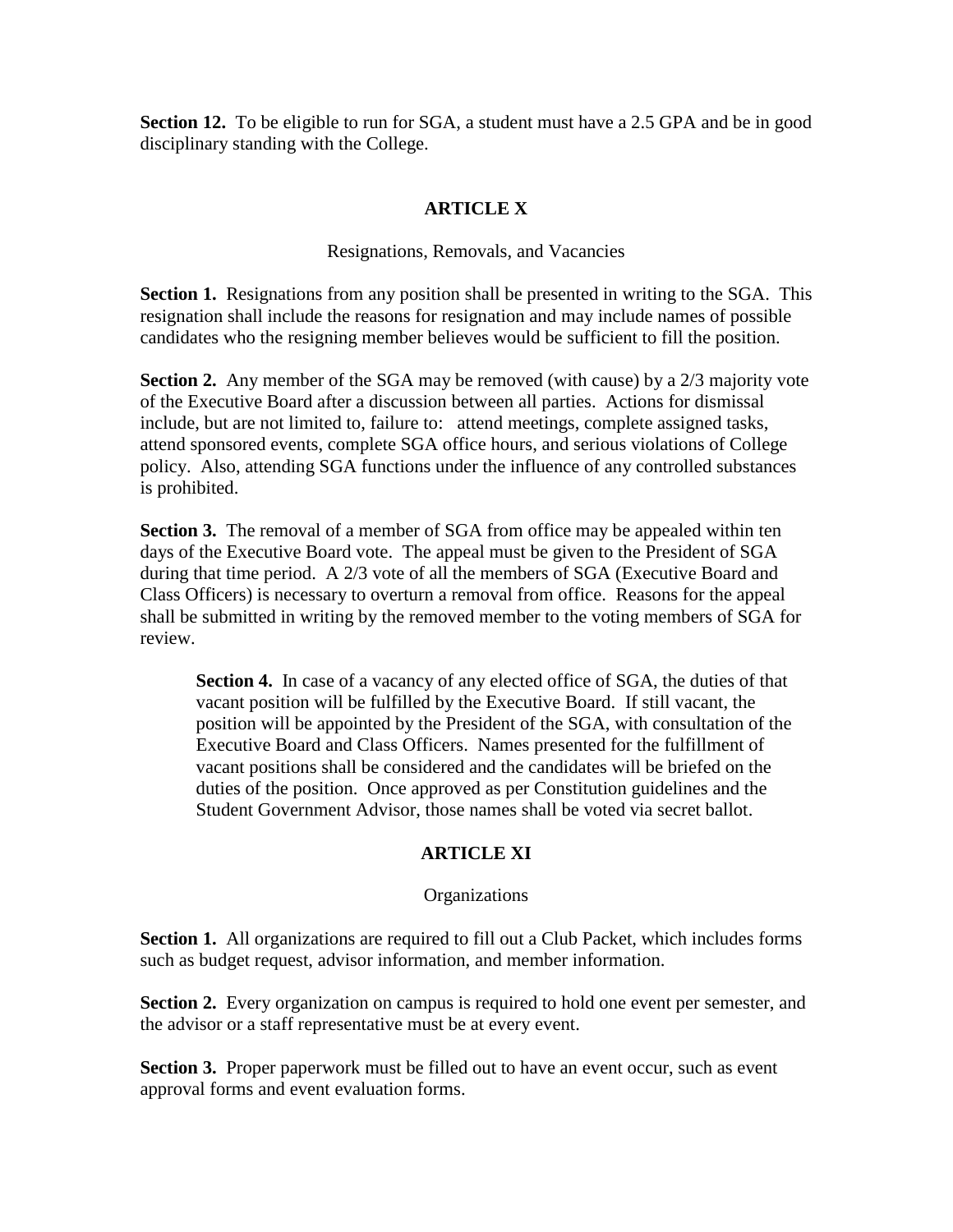**Section 4.** There must be at least one representative from every organization at every Club Council Meeting. If one representative does not show up then ten dollars is to be deducted from the organizations budget.

**Section 5.** The budget request forms are due by said date at the beginning of each semester; if a request is late then it is possible that no money will be given to that organization that semester.

**Section 6.** Reimbursements must be in to the Vice President of Financial Affairs no later than two weeks after the date on the receipt. In order to be reimbursed, there must be an original receipt and completed reimbursement form given to the Vice President of Financial Affairs.

# **ARTICLE XII**

#### Academic Committee

**Section 1.** The Academic Affairs Committee shall be chaired by the Vice President of Academic Affairs and shall be composed of the Dean of Academic Affairs, a liaison from the Student Life Committee, and current students.

Section 2. It shall be the duty of the Academic Affairs Committee to:

- A. Provide a channel for communication between faculty and students.
- B. Suggest and provide social events to foster interaction between faculty and students.
- C. Discuss academic concerns of the students.
- D. To provide a representative from the committee to sit when needed on the Curriculum Committee and the Faculty Academic Affairs Committee.
- E. To elect a member to take minutes and distribute them to the committee and to the President of the SGA.
- F. Meet on an as needed basis.

## **ARTICLE XIII**

#### Student Life Committee

**Section 1**. The Student Life Committee shall be chaired by the Vice President of Student Life, and shall be composed of a Student Life Staff member and current resident and commuter students.

**Section 2.** It shall be the duty of the Student Life Committee to:

A. Discuss the on-campus student life concerns (ex: Dining Services, Security, etc.).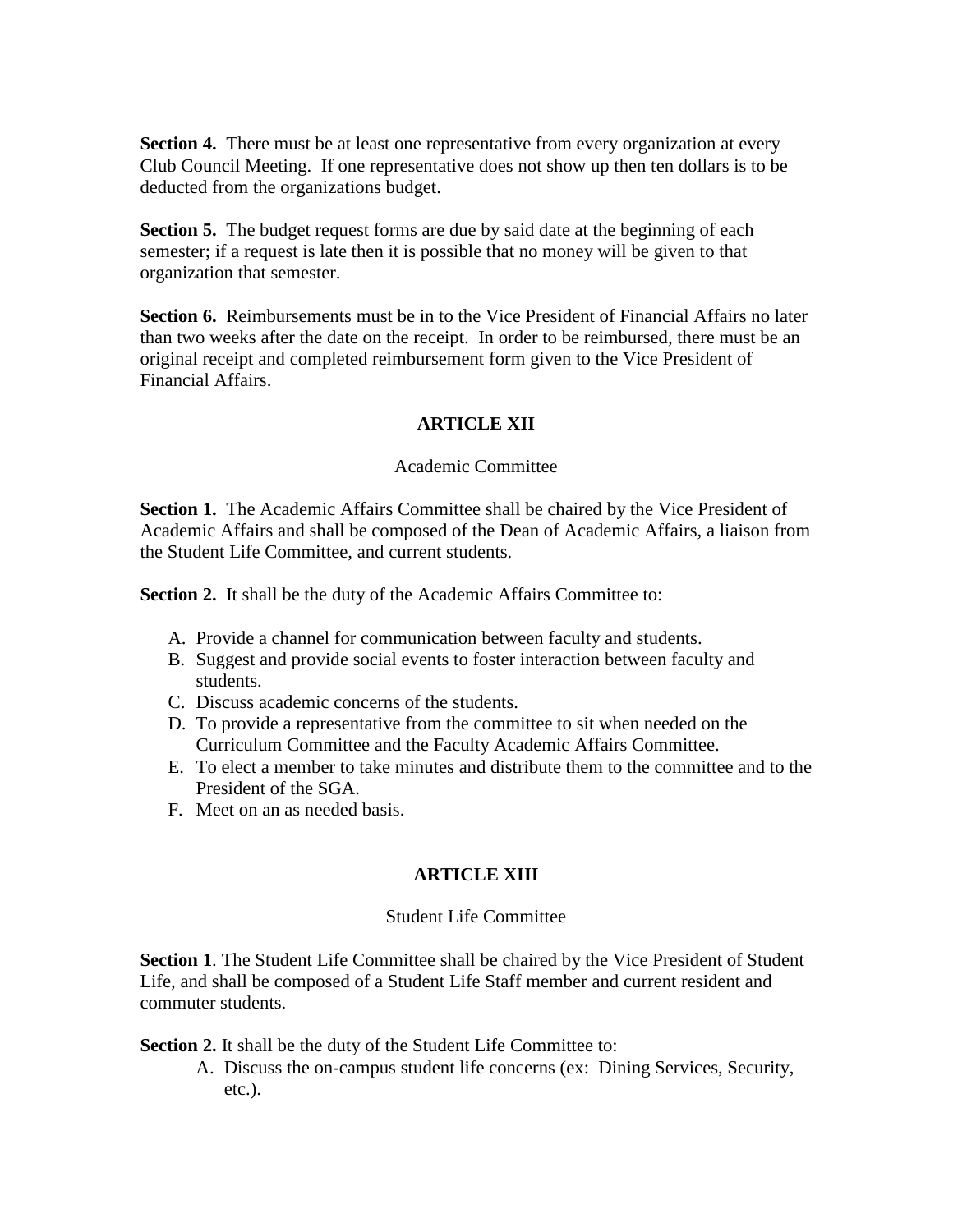- B. Assist with the resident and commuter forums.
- C. To elect a member to take minutes and distribute them to the committee and to the President of the SGA.
- D. Meet on an as needed basis.

## **ARTICLE XIV**

## Community Service Committee

**Section 1.** The Community Service Committee shall be chaired by the Vice President of Community Service and shall be composed of a Campus Ministry Staff member and current students.

Section 2. It shall be the duty of the Community Service Committee to:

- A. Alert students to upcoming community service projects.
- B. Research community service opportunities.
- C. Assist in coordinating service projects performed by campus organizations.
- D. Meet on an as needed basis.

## **ARTICLE XV**

## Creating Amendments

**Section 1**. Amendments to the constitution may be proposed at SGA Meetings.

**Section 2.** Students will be notified electronically prior to an Executive Board vote of pending amendments.

**Section 3**. An amendment shall require an affirmative vote of 2/3 of the ballots cast by the Executive Board. The vote shall be by secret ballot.

## **ARTICLE XVI**

## **Constitution**

**Section 1.** The Constitution of SGA shall be kept on file by the Vice President of Communications, in the Library, and available to any student upon request.

# **ARTICLE XVII**

Meetings